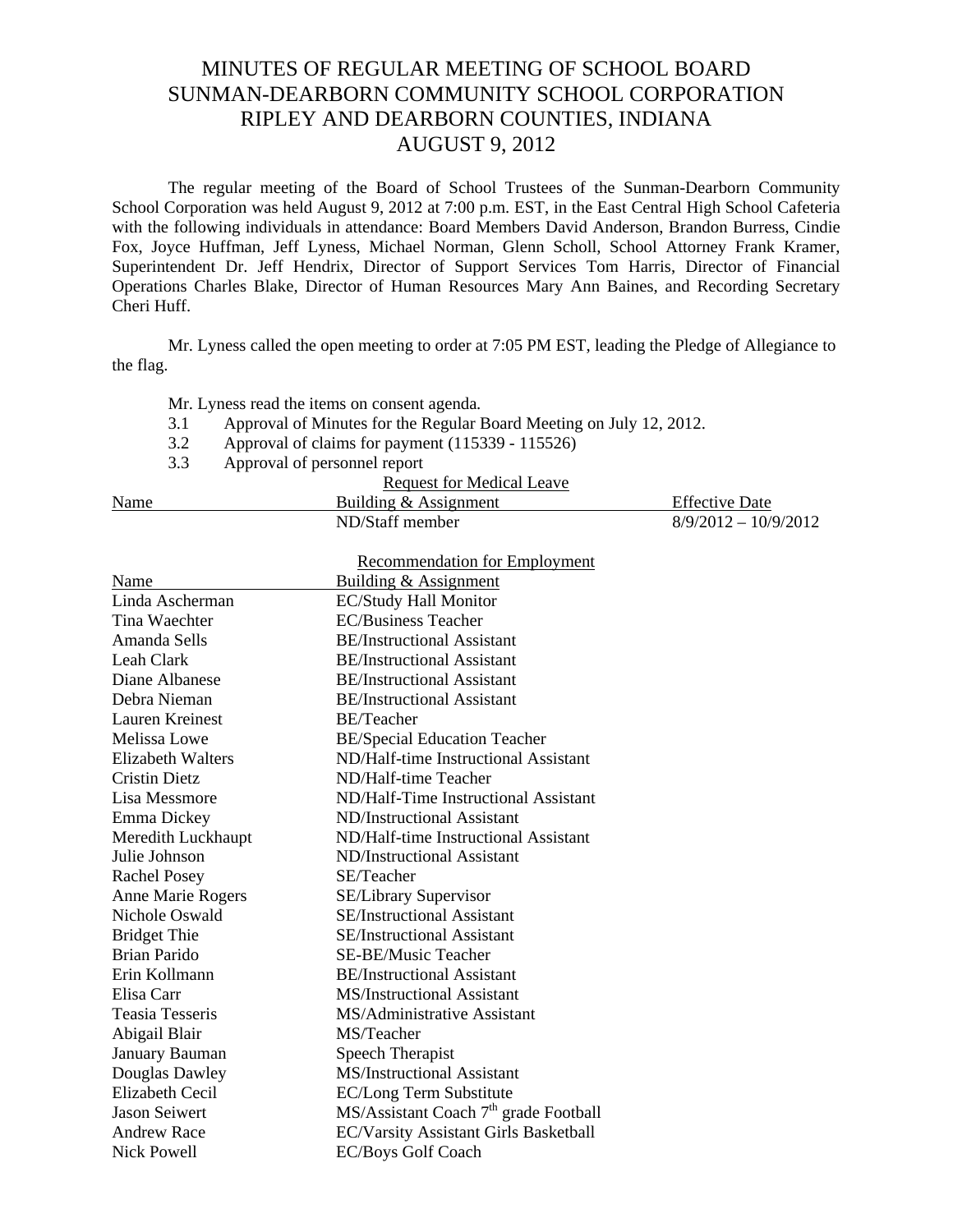Cynthia Andres Bus Assistant

Daniel Foster EC/Freshman Assistant Football Bus Driver Grant Schiering **IS/Instructional Assistant** Kelly Brown **IS/Instructional Assistant** 

| <b>Accept Letters of Resignation</b> |                                        |                       |  |  |
|--------------------------------------|----------------------------------------|-----------------------|--|--|
| Name                                 | Building & Assignment                  | <b>Effective Date</b> |  |  |
| Cheryl Corning                       | <b>ROD/Director</b>                    | 8/09/2012             |  |  |
| Sue Baer                             | <b>ROD/Social Worker</b>               | 8/09/2012             |  |  |
| <b>Ashley Clements</b>               | ROD/Psychologist                       | 8/09/2012             |  |  |
| Melissa Duvall                       | ROD/Psychologist                       | 8/09/2012             |  |  |
| <b>Karen Gates</b>                   | ROD/Speech Therapist                   | 8/09/2012             |  |  |
| Darryl Gibbs                         | <b>ROD/Social Worker</b>               | 8/09/2012             |  |  |
| Kimberly Hackworth                   | ROD/Psychologist                       | 8/09/2012             |  |  |
| Werner Hallabrin                     | ROD/Teacher                            | 8/09/2012             |  |  |
| Melissa Jones                        | <b>ROD/Assistant Director</b>          | 8/09/2012             |  |  |
| Jamma Kelly                          | ROD/Psychologist                       | 8/09/2012             |  |  |
| Yvonda Kramer                        | <b>ROD/Educational Consultant</b>      | 8/09/2012             |  |  |
| Shirley Lemon                        | <b>ROD/Educational Consultant</b>      | 8/09/2012             |  |  |
| Melissa Lowe                         | <b>ROD/Educational Consultant</b>      | 8/09/2012             |  |  |
| Fran Moore                           | ROD/Social Worker                      | 8/09/2012             |  |  |
| Tara Moorman                         | ROD/Social Worker                      | 8/09/2012             |  |  |
| Peggy Norman                         | ROD/Speech Therapist                   | 8/09/2012             |  |  |
| <b>Cristy Nuhring</b>                | ROD/Preschool Coordinator              | 8/09/2012             |  |  |
| Janelle Rainey                       | ROD/Psychologist                       | 8/09/2012             |  |  |
| <b>Renee Rogers</b>                  | ROD/Psychologist                       | 8/09/2012             |  |  |
| Lesa Stenger                         | <b>ROD/Educational Consultant</b>      | 8/09/2012             |  |  |
| Diana Swartz                         | ROD/Psychologist                       | 8/09/2012             |  |  |
| Jane Vorbroker                       | ROD/Speech Therapist                   | 8/09/2012             |  |  |
| <b>Steve Wagner</b>                  | ROD/Psychologist                       | 8/09/2012             |  |  |
| <b>Sarah Watts</b>                   | ROD/Hearing Impaired Teacher           | 8/09/2012             |  |  |
| Daelle Woolwine                      | <b>ROD/Educational Consultant</b>      | 8/09/2012             |  |  |
| Rae Lynch                            | <b>ROD/PT</b> Assistant                | 8/09/2012             |  |  |
| Marcia Fullenkamp                    | ROD/Administrative Assistant           | 8/09/2012             |  |  |
| Angela Adkins                        | ROD/Teacher                            | 8/09/2012             |  |  |
| Derek Rehage                         | ND-BE/Teacher                          | 8/09/2012             |  |  |
| Jill Wilson                          | MS/Administrative Assistant            | 8/09/2012             |  |  |
| Maria Sohns                          | <b>EC/Instructional Assistant</b>      | 8/09/2012             |  |  |
| Jill Siegel                          | <b>SE/Instructional Assistant</b>      | 8/13/2012             |  |  |
| <b>Bryan Bitner</b>                  | <b>MS/Instructional Assistant</b>      | 7/12/2012             |  |  |
| Heather Kidwell                      | ND/Food & Nutrition Services Associate | 8/13/2012             |  |  |
| Merrill Hutchinson                   | EC/Boys HS Wrestling Assistant Coach   | 8/07/2012             |  |  |
| Melinda Craig                        | <b>BE/Instructional Assistant</b>      | 8/13/2012             |  |  |
| <b>Tammy Kraus</b>                   | EC/Food & Nutrition Services Associate | 8/13/2012             |  |  |
| <b>Cristin Dietz</b>                 | ND/Instructional Assistant             | 7/12/2012             |  |  |

## 3.4 Approval of Overnight Field Trip

Brenda Osman and  $\overline{4}$  FCCLA students going to the FCCLA State Officer meeting in Indianapolis; leaving on 9/7/12 and returning on 9/8/12.

Dr. Hendrix recommended that the Board approve, with one motion and one vote, Consent Agenda Items 3.1 through and including 3.4 as presented.

Mr. Norman made a motion, seconded by Mr. Burress, to approve the consent agenda items as recommended. The motion carried by voice vote.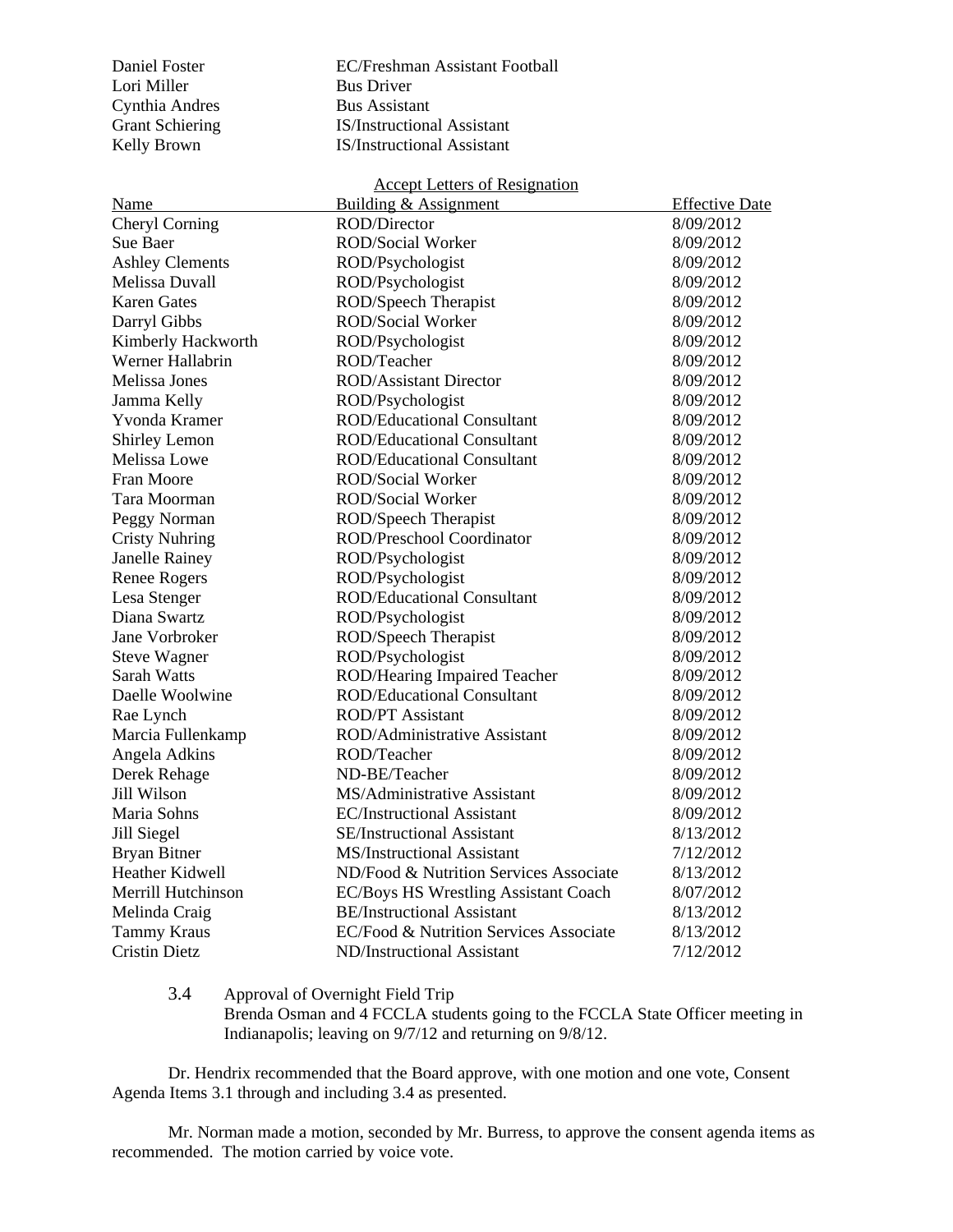Mr. Lyness recognized Mr. Blake, Director of Financial Operations.

 Mr. Blake presented the 2013 Budget detailing each individual fund. He noted that if approved to advertise, there will be a Public Hearing at the regular meeting on September 13, 2012 to hear Public Comments on the proposed budget.

 Mr. Scholl asked about upcoming Capital Projects. Mr. Harris stated that there are roof issues at EC, a replacement plan for the HVAC units at EC needs to be set up because all 36 were installed at the same time, and the parking lots at EC have not been touched since they were built. He added that the rest of the buildings are OK for now with the projects that took place over the summer.

Mr. Blake recommended that the Board approve to advertise the 2013 Budget as presented.

Mr. Scholl made a motion, seconded by Mrs. Huffman, to approve the advertisement of the 2013 Budget. The motion carried by voice vote.

 Mr. Harris shared with the Board the request for a bus route extension for Academy Childcare and recommended that the Board approve the request.

Mr. Anderson made a motion, seconded by Mr. Norman, to approve the bus route extension. The motion carried by voice vote.

Mr. Lyness recognized Mrs. Baines, Director of Human Resources.

 Mrs. Baines stated that all of the job descriptions are complete and will be passed out to all employees and also uploaded to the HR page on the corporation's website.

 Mrs. Baines reviewed Board Policy updates and stated that they will be recommended for approval at the September 13, 2012 meeting.

 Mrs. Baines reminded the Board of the cafeteria charge policy that was discussed at the July 12, 2012 meeting and noted that she was advised by NEOLA that it should not be a Board Policy; it should be an administrative guideline.

Mr. Lyness recognized Mr. Blake, Director of Financial Operations.

Mr. Blake reviewed the Financial Report for July 2012.

 Mr. Lyness asked for public comments and read the public comments policy. There were no comments.

Mr. Lyness asked for comments from the S-DEA. There were no comments.

Mr. Lyness recognized the Principals.

Mr. Bond, NDES, stated that the Open House at North Dearborn will be on Friday, August 10 from  $5:30 - 7:00$  p.m.

Mrs. Morton, SES, stated that the Open House at Sunman will be on Friday, August 10 from 4:30-6:00 p.m.

Mr. Shipley, ECHS, stated that Open House took place earlier in the evening at the High School and had a great turnout. He also noted that the building is ready.

Mr. Lyness asked the Board to comment on any items of interest.